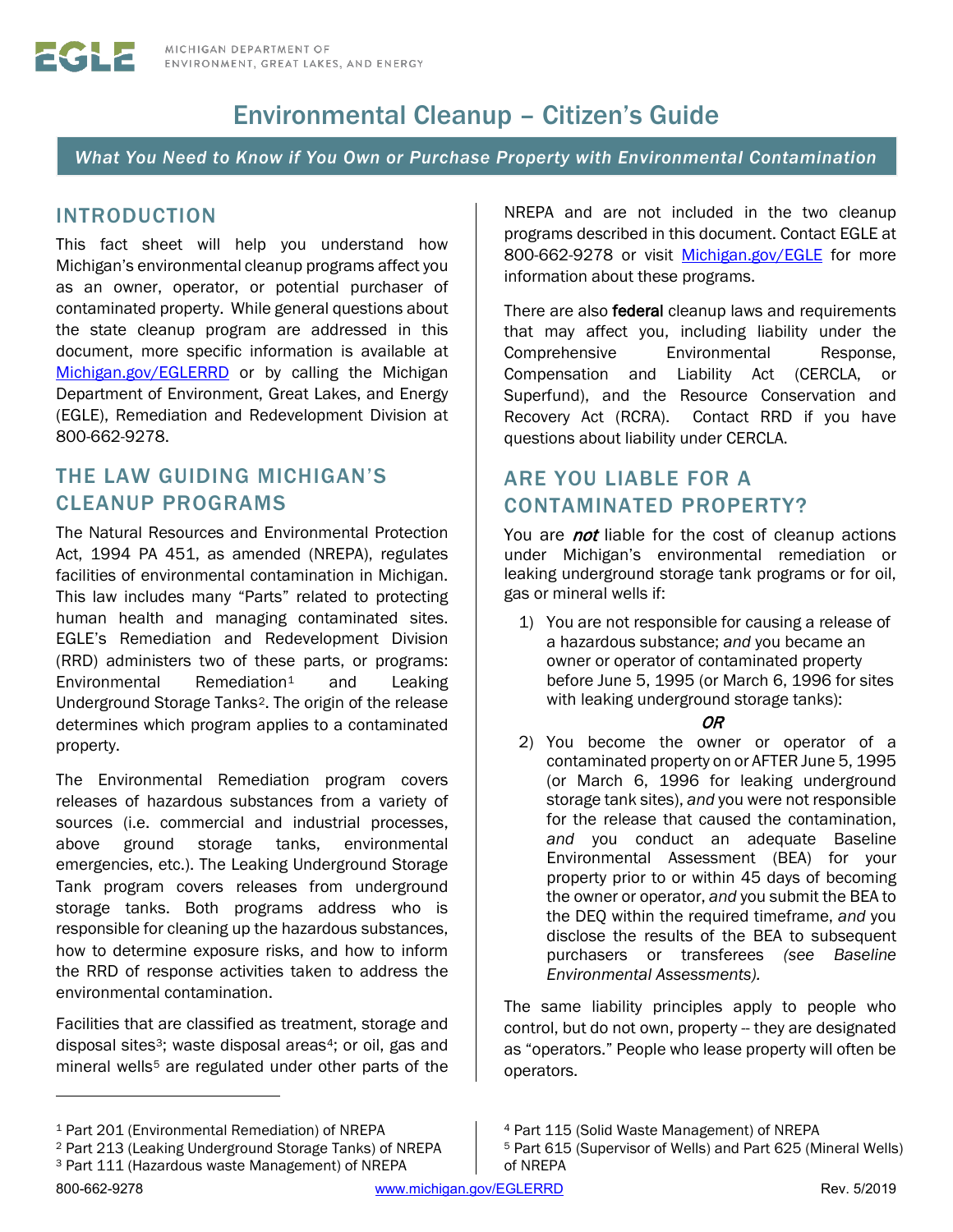## DO YOU HAVE TO CLEAN UP CONTAMINATED PROPERTY?

A "facility" is defined by Michigan's cleanup programs as any area, place, or property where a hazardous substance in excess of the established state cleanup standard for residential property has been released, deposited, disposed of, or otherwise comes to be located. Property is no longer a facility when actions to remove, reduce or treat the contamination are completed, lowering the amount of contamination to a level that is below the state's unrestricted residential cleanup standards (see Cleanup Standards).

If you are liable for a facility, you are obligated by law to take appropriate response activities at that property. In particular, if you currently own or operate property that you know is a facility and you caused the contamination or are otherwise liable, you must: immediately stop a release at its source; control or eliminate any fire, explosion and direct contact hazard; remove liquid wastes and highly contaminated soils; identify the hazardous substances and the area affected by the release; and take actions to clean up the contamination and/or prevent exposure to hazardous substances.

### DUE CARE OBLIGATIONS

All owners and operators of a facility, even if you are not liable for the contamination, have "due care" obligations.

"Due care" means that an owner or operator of a facility is required to take measures to prevent unacceptable exposures to hazardous sub-stances or create conditions that worsen the contamination. With certain exceptions, an owner or operator of a facility shall do all of the following with respect to contamination existing at the facility:

- Not worsen the existing contamination.
- **Prevent unacceptable human exposure and** reduce fire and explosion hazards to allow for the intended use of the facility that is protective of the public health and safety.
- Take reasonable precautions against the reasonably foreseeable acts or omissions of a third party.
- **Provide notification to EGLE and others.**
- Provide reasonable cooperation, assistance, and access to the persons that are authorized to conduct response activities at the property.
- ▶ Comply with any land use or resource use restrictions established or relied on in connection with the response activities.
- $\triangleright$  Not impede the effectiveness or integrity of any land use or resource use restriction.

Measures may include response actions such as providing alternate water to prevent people from drinking contaminated groundwater or maintaining a barrier over contaminated soil to prevent contact with contaminated soil. What measures are needed is determined by evaluating both the property use and the existing contamination. Due care requirements are not related to the owner or operator's liability for the contaminants; they apply to non-liable parties and liable parties alike. The due care requirements were designed so contaminated properties could be safely used and redeveloped.

> Visit [Michigan.gov/EGLEDueCare](http://www.michigan.gov/EGLEDueCare) for more information about due care.

## BASELINE ENVIRONMENTAL ASSESSMENTS

A properly conducted and submitted Baseline Environmental Assessment (BEA) allows a person to acquire or begin operating at a facility without being held liable for existing contamination. A BEA is only conducted on a property that is a facility. The only sure way to find out if a property is a facility is to evaluate the property and its history. New owners or operators should have an Environmental Professional conduct an All Appropriate Inquiry (AAI) or a Phase I Environmental Assessment, which, at a minimum, requires the review of past activity on the property – including land and chemical use; review of regulatory agency files on the property; and a visual survey of the property to look for signs of soil staining or other indicators of possible contamination. If there are conditions indicative of a release, soil and ground-water samples are collected to determine if contaminants are present at concentrations above the unrestricted residential cleanup criteria. A BEA includes the AAI or Phase I report and the sampling and analysis that confirm that the property is a facility.

To take advantage of the liability protection provided by a BEA, as a new owner or operator, you must: